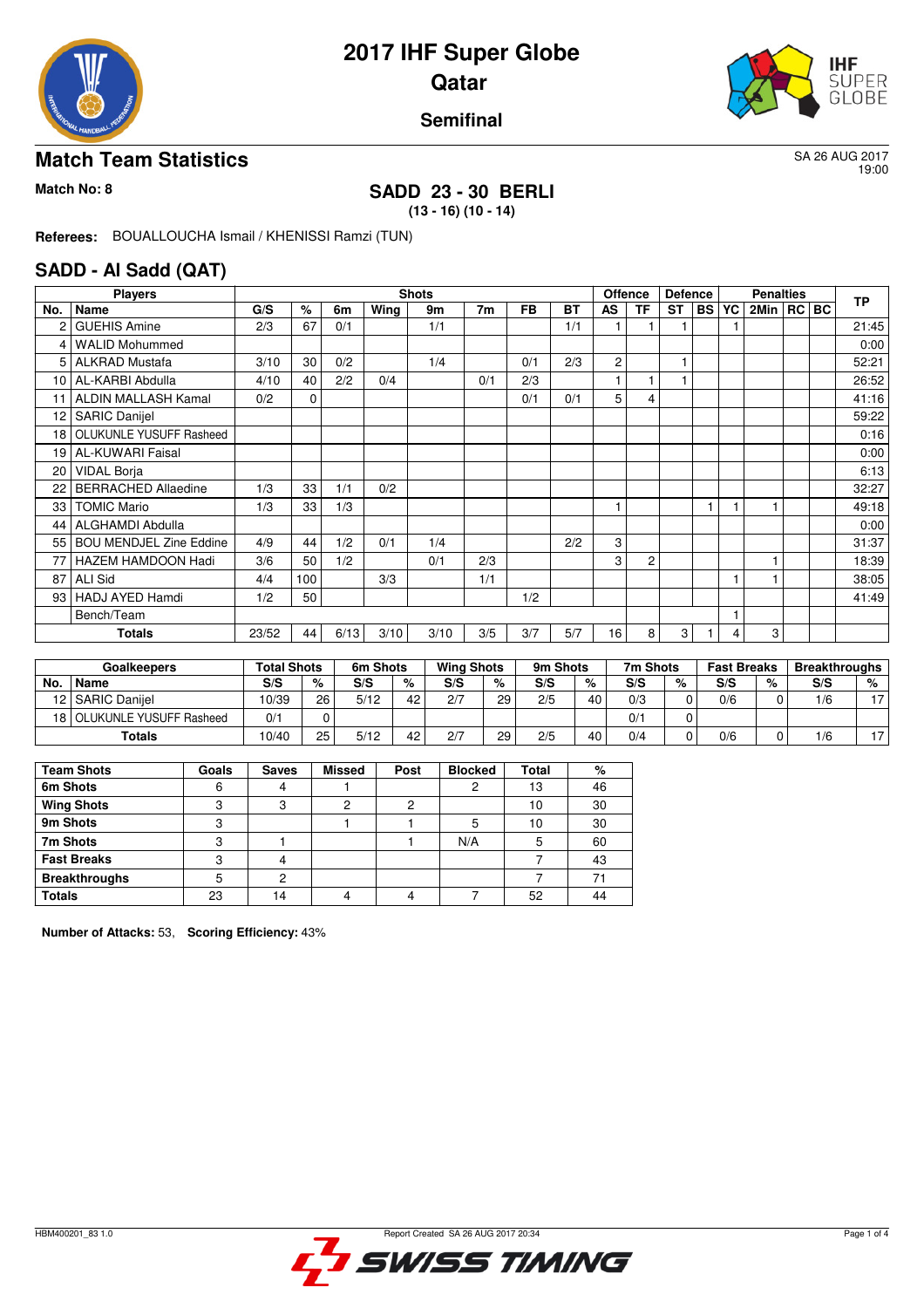

19:00

**Semifinal**

### **Match Team Statistics** SA 26 AUG 2017

### **Match No: 8 SADD 23 - 30 BERLI**

**(13 - 16) (10 - 14)**

**Referees:** BOUALLOUCHA Ismail / KHENISSI Ramzi (TUN)

3/4

1/6

 $\overline{\phantom{a}}$ 

 $3/3$ 

### **QAT - Al Sadd (QAT)**

|                                             |                      |                |                  |                                          | <b>Shots Distribution</b> |                             |     |                            |                             |     |                    |        |           |                                     |                              |                  |
|---------------------------------------------|----------------------|----------------|------------------|------------------------------------------|---------------------------|-----------------------------|-----|----------------------------|-----------------------------|-----|--------------------|--------|-----------|-------------------------------------|------------------------------|------------------|
| <b>Players</b>                              |                      |                |                  |                                          |                           |                             |     |                            |                             |     |                    |        |           |                                     |                              |                  |
| Goals / Shots                               |                      |                |                  |                                          |                           |                             |     |                            |                             |     |                    |        |           |                                     |                              |                  |
| 2 GUEHIS A                                  |                      | 4 WALID M      | 5 ALKRAD M       |                                          | 10 AL-KARBI A             |                             |     |                            | 11 ALDIN MALLASH K          |     | 12 SARIC D         |        |           | 18 OLUKUNLE YUSUFF R                |                              |                  |
|                                             |                      |                | $\overline{1/1}$ | 2/2                                      |                           |                             | 2/2 |                            | $\overline{0}/\overline{1}$ |     |                    |        |           | . .                                 |                              |                  |
|                                             | $\frac{1}{2}$        |                | 0/1              | 0/2                                      | $\blacksquare$ 1/2        |                             |     | . .                        |                             |     |                    |        | . .       | . .                                 |                              |                  |
|                                             | $1/1$ $\blacksquare$ |                |                  |                                          | $0/1 = 1/1$               | 0/1                         |     | $0/1$ $\blacksquare$ $0/1$ |                             | 見 目 |                    |        |           | uк                                  |                              |                  |
|                                             |                      |                | 1-Missed         |                                          | 2-Blocked 2-Missed 1-Post |                             |     |                            |                             |     |                    |        |           |                                     |                              |                  |
| 19 AL-KUWARI F                              |                      | 20 VIDAL B     |                  | 22 BERRACHED A                           | 33 TOMIC M                |                             |     |                            | 44 ALGHAMDI A               |     |                    |        |           | 55 BOU MENDJEL Z 77 HAZEM HAMDOON H |                              |                  |
|                                             |                      |                |                  |                                          |                           | $\overline{0}/\overline{1}$ |     |                            |                             |     |                    |        |           |                                     | 1/1                          |                  |
|                                             | . .                  |                |                  |                                          |                           |                             |     |                            |                             |     | $\blacksquare$ 0/1 |        | $1/1$ HH  | 1/2                                 |                              |                  |
|                                             | . .<br>. .           |                | ۰.               |                                          | $1/1$ $\equiv$ $1/1$      |                             |     | . .                        |                             |     | $\blacksquare$ 2/2 | 1/1    |           | 9 H                                 | $1/1$ $\binom{1}{1}$         |                  |
|                                             |                      |                |                  | 2-Post                                   | 1-Missed                  |                             |     |                            |                             |     |                    | 1-Post | 3-Blocked |                                     | 2-Blocked                    |                  |
| $\blacksquare$ 2/2                          | 1/1<br>1/1<br>. .    | 7/1<br>0/1     |                  |                                          |                           |                             |     |                            |                             |     |                    |        |           |                                     |                              |                  |
| Team<br>Goals / Shots                       |                      |                |                  | <b>Offence</b>                           |                           |                             |     |                            | <b>Defence</b>              |     |                    |        |           |                                     | Goalkeepers<br>Saves / Shots |                  |
| $\sqrt{1/1}$<br>$\overline{1}/\overline{3}$ | $\overline{6/6}$     |                | 0/6              | $\overline{\phantom{0}}$<br>$\sqrt{0/1}$ | 5/7                       |                             | 5/7 |                            | 1/2/                        |     | 2/4                |        |           | 2/5                                 | $\overline{0}/\overline{2}$  | $\overline{0/7}$ |
| 2/6                                         | 3/7                  |                |                  | 2/4                                      |                           | <b>Breakthroughs</b>        |     |                            |                             | 0/1 |                    |        |           | 2/5                                 |                              | 3/6              |
| 6/7<br>1/2                                  | 3/5                  |                |                  |                                          |                           |                             |     |                            |                             |     |                    |        |           | 1/6<br>u,                           | 1/1                          | 1/8              |
| 4-Post<br>4-Missed                          | 7-Blocked            | 3/5            |                  | 2/3<br>1/6                               |                           |                             |     |                            | 2/5<br>7/10                 |     |                    | 4/4    |           |                                     |                              |                  |
|                                             |                      | 7 <sub>m</sub> |                  |                                          |                           |                             |     |                            |                             |     |                    | 7m     |           | 12 SARIC D                          |                              |                  |

**Fast Breaks** 3/7

6/8

| $2/5$ 7/10 | 4/4 |                  |                  |     |
|------------|-----|------------------|------------------|-----|
|            | 7m  | 12 SARIC D       |                  |     |
| 0/2        |     | $\overline{2/5}$ | $\overline{0/2}$ | 0/7 |
| 0/0        |     | 2/4              |                  | 3/6 |
|            | 3/3 | 1/6              | 1/1              | 1/8 |
|            |     |                  |                  |     |

|     | <b>18 OLUKUNLE YUSUFF R</b> |
|-----|-----------------------------|
|     |                             |
| 0/1 |                             |
|     |                             |

| Report Greated SA 26 AUG 2017 20:34 |  |
|-------------------------------------|--|
| L'I SWISS TIMING                    |  |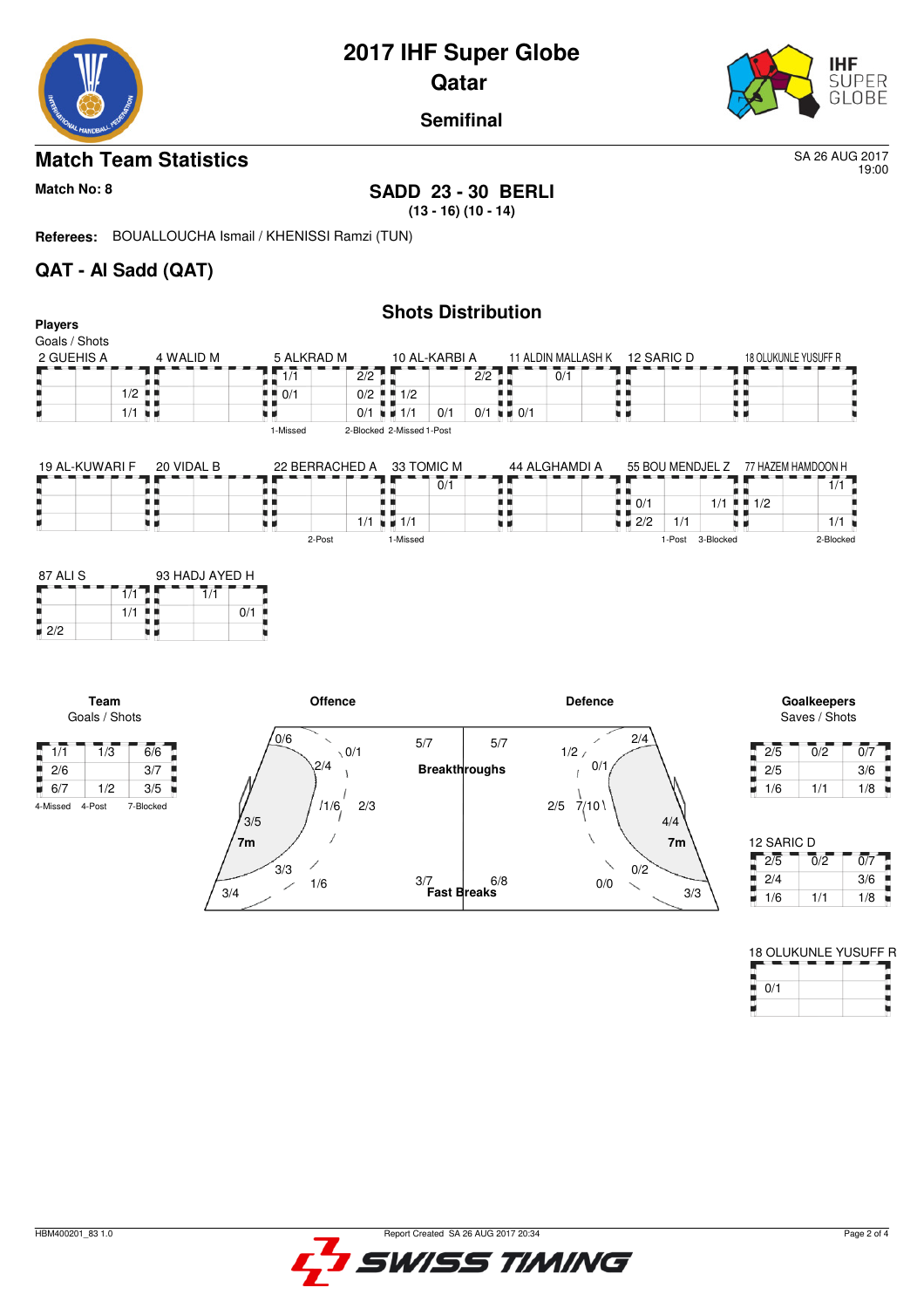



#### **Semifinal**

#### **Match Team Statistics** SA 26 AUG 2017

19:00

## **Match No: 8 SADD 23 - 30 BERLI**

**(13 - 16) (10 - 14)**

**Referees:** BOUALLOUCHA Ismail / KHENISSI Ramzi (TUN)

#### **BERLI - Füchse Berlin (GER)**

|                 | <b>Players</b>            |       | <b>Shots</b> |      |      |     |                |           | <b>Offence</b> |                | <b>Defence</b> |                |                | <b>TP</b> |                |         |       |
|-----------------|---------------------------|-------|--------------|------|------|-----|----------------|-----------|----------------|----------------|----------------|----------------|----------------|-----------|----------------|---------|-------|
| No.             | Name                      | G/S   | %            | 6m   | Wing | 9m  | 7 <sub>m</sub> | <b>FB</b> | <b>BT</b>      | AS             | TF             | ST             | <b>BS</b>      | YC        | 2Min           | RC   BC |       |
| З               | <b>WIEDE Fabian</b>       | 2/4   | 50           |      |      | 0/1 |                | 1/2       | 1/1            |                |                |                |                |           |                |         | 43:59 |
| 6               | <b>VUKOVIC Drago</b>      |       |              |      |      |     |                |           |                |                |                |                |                |           |                |         | 14:29 |
|                 | <b>STRUCK Kevin</b>       | 3/3   | 100          |      | 2/2  |     |                | 1/1       |                |                |                |                |                |           |                |         | 41:37 |
| 10              | <b>GOJUN Jakov</b>        | 1/1   | 100          |      |      |     |                | 1/1       |                |                |                |                | 3              |           | $\overline{2}$ |         | 32:34 |
| 12              | <b>HEINEVETTER Silvio</b> |       |              |      |      |     |                |           |                | $\overline{c}$ |                |                |                |           |                |         | 59:13 |
| 13              | NENADIC Petar             | 0/7   | 0            | 0/2  | 0/1  | 0/2 |                |           | 0/2            | 3              |                |                |                |           |                |         | 31:45 |
| 17              | PLAZA JIMENEZ Ignacio     | 5/7   | 71           | 4/5  | 0/1  |     |                | 1/1       |                |                |                |                |                |           |                |         | 28:31 |
| 18 <sup>1</sup> | <b>LINDBERG Hans</b>      | 8/8   | 100          | 1/1  | 3/3  |     | 4/4            |           |                |                |                |                |                |           |                |         | 44:39 |
| 21              | <b>ZACHRISSON Mattias</b> | 1/2   | 50           | 0/1  |      |     |                | 1/1       |                |                | 1              |                |                |           |                |         | 15:48 |
|                 | 23   FÄTH Steffen         | 4/6   | 67           | 1/3  |      | 2/2 |                |           | 1/1            | 5              | 2              |                |                |           |                |         | 37:57 |
| 24              | <b>SIMAK Frederik</b>     |       |              |      |      |     |                |           |                |                |                |                |                |           |                |         | 4:02  |
| 28              | <b>SCHMIDT Erik</b>       | 1/2   | 50           | 1/1  |      |     |                | 0/1       |                | $\overline{c}$ |                |                | 2              |           |                |         | 17:07 |
| 31              | <b>MATTHES Tim</b>        | 1/1   | 100          |      |      |     |                | 1/1       |                |                |                |                |                |           |                |         | 2:54  |
|                 | 35 KOPLJAR Marko          | 4/5   | 80           |      |      | 1/2 |                |           | 3/3            | 3              | 2              |                | $\overline{2}$ |           |                |         | 44:38 |
| 71              | <b>STOCHL Petr</b>        |       |              |      |      |     |                |           |                |                |                |                |                |           |                |         | 0:47  |
|                 | Bench/Team                |       |              |      |      |     |                |           |                |                |                |                |                |           |                |         |       |
|                 | Totals                    | 30/46 | 65           | 7/13 | 5/7  | 3/7 | 4/4            | 6/8       | 5/7            | 23             | 9              | 3 <sub>1</sub> | 7              | 4         | 5              |         |       |

|     | <b>Goalkeepers</b>      | <b>Total Shots</b> |     | 6m Shots |    | <b>Wing Shots</b> |    | 9m Shots |   | 7m Shots |     | <b>Fast Breaks</b> |            | <b>Breakthroughs</b> |                 |
|-----|-------------------------|--------------------|-----|----------|----|-------------------|----|----------|---|----------|-----|--------------------|------------|----------------------|-----------------|
| No. | <b>Name</b>             | S/S                | %   | S/S      | %  | S/S               | %  | S/S      | % | S/S      | %   | S/S                | %          | S/S                  | %               |
|     | 12   HEINEVETTER Silvio | 13/36              | 36  | 4/10     | 40 | 3/6               | 50 | 0/3      |   | 0/3      |     | 4/7                | 57<br>ັ    | 2/7                  | 29              |
|     | l STOCHL Petr           | 1/1                | 100 |          |    |                   |    |          |   | 1/1      | 100 |                    |            |                      |                 |
|     | Totals                  | 14/37              | 38  | 4/10     | 40 | 3/6               | 50 | 0/3      |   | 1/4      | 25  | 4/7                | $- -$<br>ັ | 2/7                  | 29 <sub>1</sub> |

| <b>Team Shots</b>    | Goals | <b>Saves</b> | <b>Missed</b> | Post | <b>Blocked</b> | <b>Total</b> | %   |
|----------------------|-------|--------------|---------------|------|----------------|--------------|-----|
| 6m Shots             |       | 5            |               |      |                | 13           | 54  |
| <b>Wing Shots</b>    |       | റ            |               |      |                |              | 71  |
| 9m Shots             | ົ     | っ            |               |      |                |              | 43  |
| 7m Shots             |       |              |               |      | N/A            |              | 100 |
| <b>Fast Breaks</b>   |       |              |               |      |                |              | 75  |
| <b>Breakthroughs</b> | 5     |              |               |      |                |              | 7.  |
| <b>Totals</b>        | 30    | 10           | ◠             | 3    |                | 46           | 65  |

**Number of Attacks:** 53, **Scoring Efficiency:** 57%